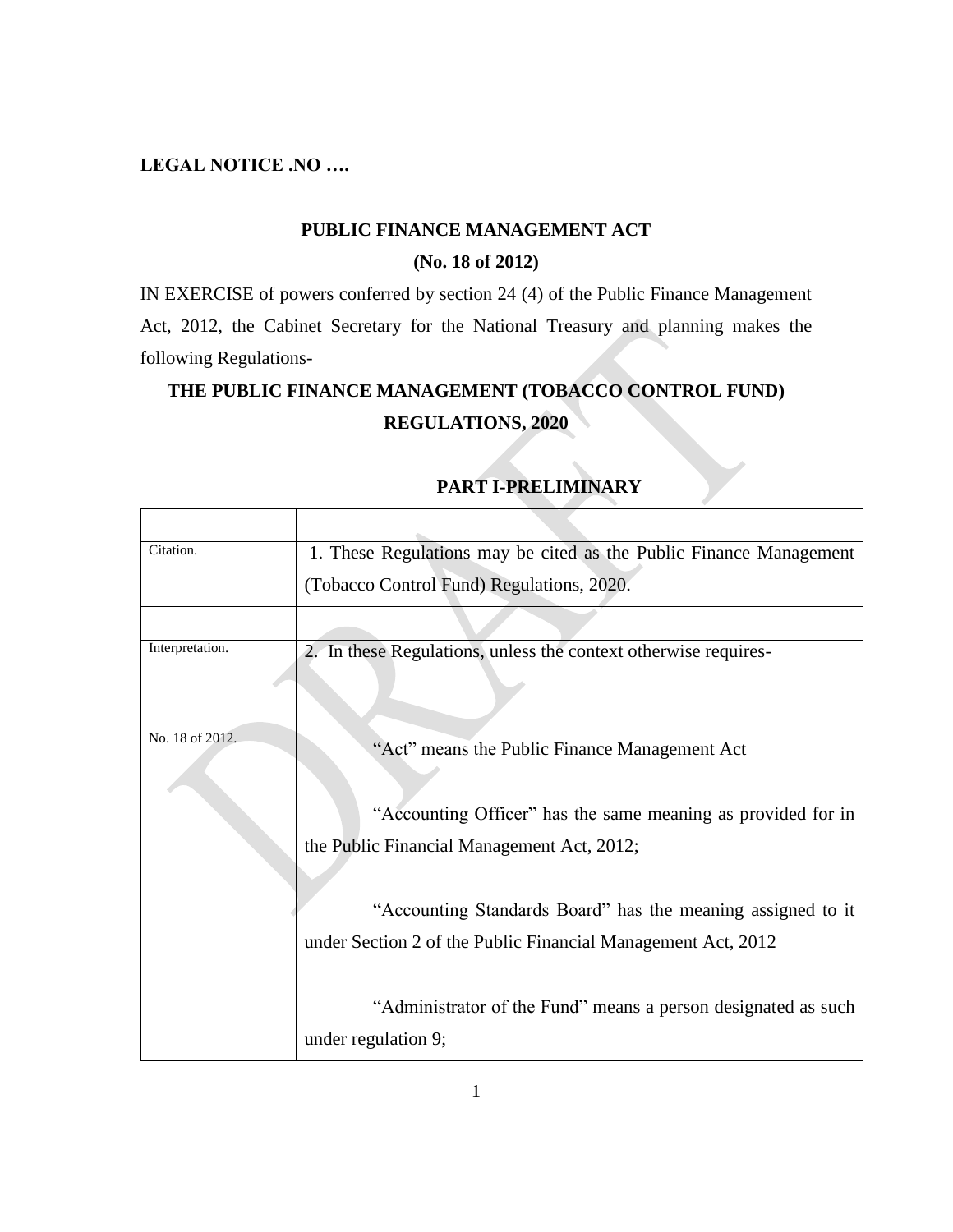|                         | "Board," means the Tobacco Control Board established under                                                                                                                                                                                                                                                                                           |
|-------------------------|------------------------------------------------------------------------------------------------------------------------------------------------------------------------------------------------------------------------------------------------------------------------------------------------------------------------------------------------------|
|                         | section 5 of Tobacco Control Act.                                                                                                                                                                                                                                                                                                                    |
|                         |                                                                                                                                                                                                                                                                                                                                                      |
|                         | "Cabinet Secretary" means the Cabinet Secretary for the time                                                                                                                                                                                                                                                                                         |
|                         | being responsible for matters relating to Finance;                                                                                                                                                                                                                                                                                                   |
|                         |                                                                                                                                                                                                                                                                                                                                                      |
|                         | "Fund" means the Tobacco Control Fund established under                                                                                                                                                                                                                                                                                              |
|                         | Regulation 3                                                                                                                                                                                                                                                                                                                                         |
|                         | "Government Implementing Agency" means a government agency                                                                                                                                                                                                                                                                                           |
|                         | established by legislation and whose mandate extends to the promotion of                                                                                                                                                                                                                                                                             |
|                         | objects and purpose of this Fund.                                                                                                                                                                                                                                                                                                                    |
|                         |                                                                                                                                                                                                                                                                                                                                                      |
|                         | PART II-ESTABLISHMENT OF THE FUND                                                                                                                                                                                                                                                                                                                    |
| Tobacco<br>Control Fund | 3. There is established a fund to be known as the Tobacco Control Fund.                                                                                                                                                                                                                                                                              |
|                         |                                                                                                                                                                                                                                                                                                                                                      |
| Sources of the Fund     | 4. The Fund shall consist of-                                                                                                                                                                                                                                                                                                                        |
|                         | such sums as may be appropriated by Parliament for that purpose;<br>a)<br>such sums as may be realized from property forfeited to the<br>b)<br>Government under section 52 of the Tobacco Control Act, 2007;<br>c) sums received, including fees, contributions, gifts or grants from<br>or by way of testamentary bequest by any person or persons: |
|                         | Provided that such sums may not be received from any person<br>that would create a conflict of interest;                                                                                                                                                                                                                                             |
|                         | d) income generated from the proceeds of the Fund;<br>all other sums which may in any manner become payable to, or<br>e)<br>vested in, the Fund;<br>solatium compensatory contribution payable by any licensed<br>f)<br>cigarette manufacturers or importers in the country as provided<br>for under the Tobacco Control Act, 2007.                  |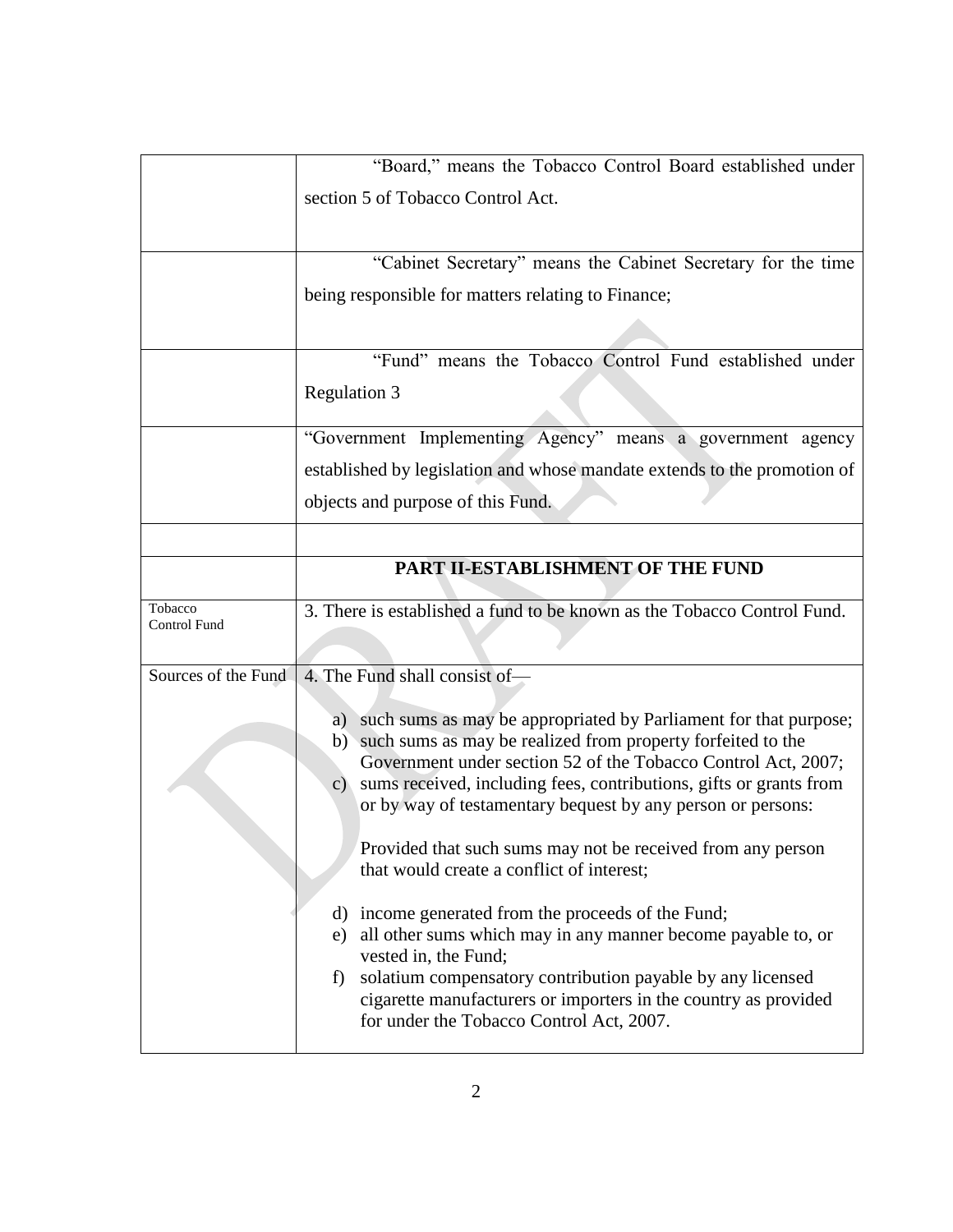| Expenditure<br>the<br>on | (1) There shall be paid out of the Fund payments in respect of any<br>5.          |
|--------------------------|-----------------------------------------------------------------------------------|
| Fund.                    | expenses incurred in pursuance of the objects and purposes for which              |
|                          | the Fund is established.                                                          |
|                          | (2) The expenditure incurred on the Fund shall be on the basis of and             |
|                          | limited to annual work programmes and cost estimates which shall be               |
|                          | prepared by the Administrator of the Fund, and approved by the Board              |
|                          | at the beginning of the financial year to which they relate.                      |
|                          | (3) Any revision of the approved annual work programmes, and of any               |
|                          | cost estimate, shall be referred to the Board for approval                        |
|                          | (4) The monies under this Fund shall be disbursed to the eligible person          |
|                          | under regulation 13.                                                              |
|                          |                                                                                   |
| Objects and purpose of   | 6. (1) The objects and purpose of the Fund is to provide resources for            |
| the Fund. $7(4)$         | research, documentation and dissemination of information on<br>i.                 |
|                          | tobacco and tobacco products;                                                     |
|                          | ii.<br>promoting national cessation and rehabilitation programs;                  |
|                          | and                                                                               |
|                          | <b>Tobacco Control Board Programmes</b><br>iii.                                   |
|                          | any other matter incidental to the matters stated in paragraphs<br>iv.            |
|                          | above.                                                                            |
| Capital of the Fund.     | The initial capital of the Fund shall be Twenty Million (20) Kenya<br>7.          |
|                          | Shillings as appropriated by Parliament in the financial year                     |
|                          | 2021/2022.                                                                        |
|                          | PART III-MANAGEMENT OF THE FUND                                                   |
|                          |                                                                                   |
| Functions of the Board   | 8 (1) The Board shall:                                                            |
|                          | i. provide overall oversight of the administration and management<br>of the Fund; |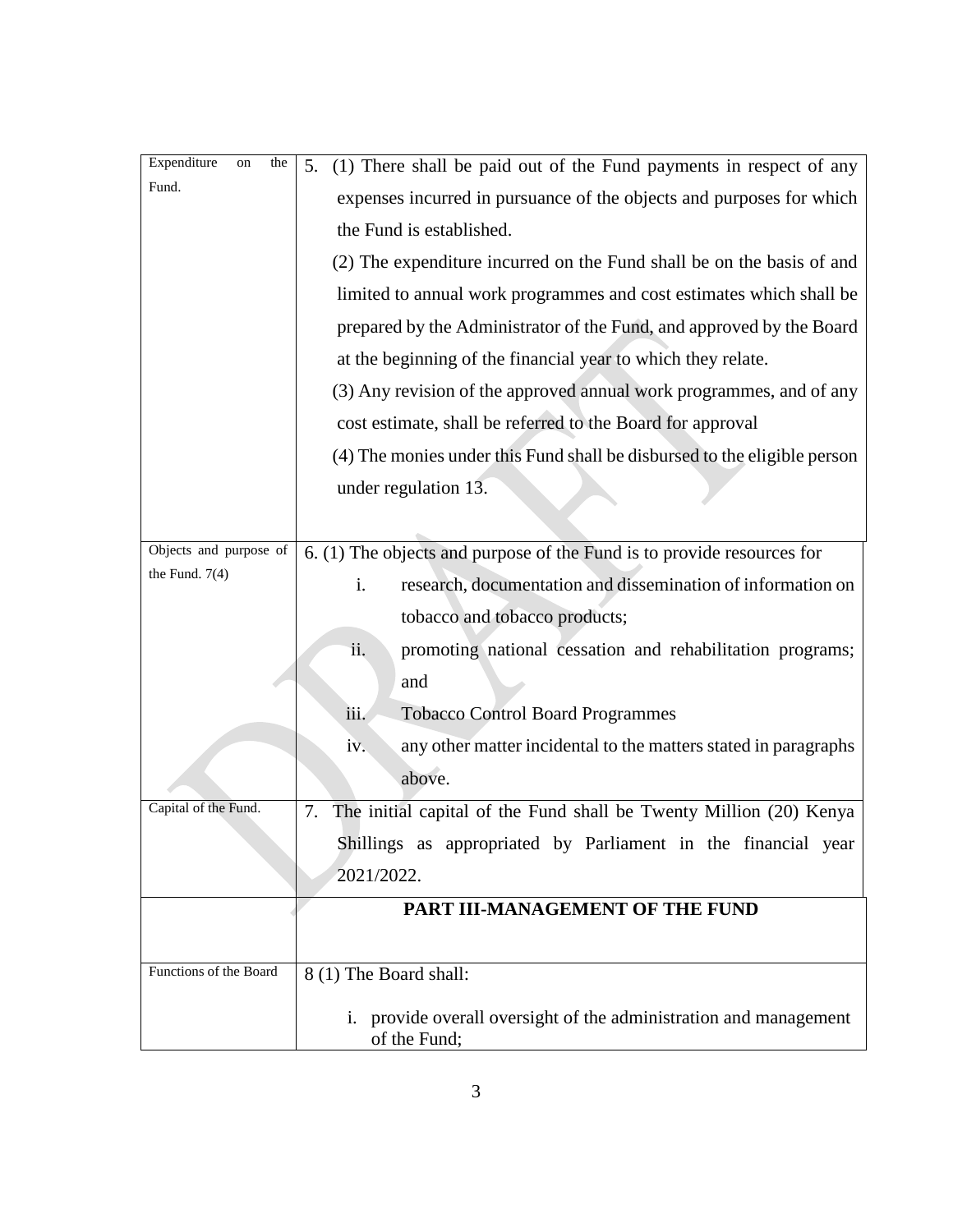|                        |       | ii. advise the Cabinet Secretary for Health on any matter relating to                                                          |
|------------------------|-------|--------------------------------------------------------------------------------------------------------------------------------|
|                        |       | the administration and management or any other matter on the                                                                   |
|                        |       | Fund.                                                                                                                          |
|                        |       | iii. approve the ceilings for funding under each objective in each                                                             |
|                        |       | financial year;                                                                                                                |
|                        |       | iv. develop policy guidelines relating to disbursements by the Fund;                                                           |
|                        |       | v. prescribe other guidelines for the administration of the Fund;                                                              |
|                        |       | vi. review the estimates of annual revenue and expenditure of the                                                              |
|                        |       | Fund and recommend them to the Cabinet Secretary responsible                                                                   |
|                        |       | for Health for approval and submission to the Cabinet Secretary                                                                |
|                        |       | responsible for Finance;                                                                                                       |
|                        |       | vii. review guidelines on the fund priorities and criteria for                                                                 |
|                        |       | allocation and disbursement of funds to implementing agencies                                                                  |
|                        |       | in furtherance of the objects of the Fund;                                                                                     |
|                        | viii. | monitor and evaluate the programmes and activities under the                                                                   |
|                        |       | Fund;                                                                                                                          |
|                        |       | ix. facilitate and develop sectoral linkages to the Fund;                                                                      |
|                        | X.    | review the performance of the Fund and make recommendations<br>on the operations of the Fund to the administrator of the Fund; |
|                        |       | xi. review and approve the financial statements of the Fund before                                                             |
|                        |       | submission to the Auditor General;                                                                                             |
|                        |       | xii. review policy on the management of assets, equipment and all                                                              |
|                        |       | properties under the Fund;                                                                                                     |
|                        |       | xiii. receive reports on the performance of the Fund; and                                                                      |
|                        | xiv.  | any other activity that in the opinion of the Board, will promote                                                              |
|                        |       | and facilitate the realization of the objects and purposes of the                                                              |
|                        |       | Fund.                                                                                                                          |
|                        |       |                                                                                                                                |
|                        |       | (2) The Board shall prepare and submit a quarterly report to the                                                               |
|                        |       |                                                                                                                                |
|                        |       | Cabinet Secretary on the performance of the Fund with copies to the                                                            |
|                        |       | Cabinet Secretary responsible for health.                                                                                      |
|                        |       |                                                                                                                                |
|                        |       |                                                                                                                                |
|                        |       | (3) The Cabinet Secretary shall prepare and submit a quarterly report                                                          |
|                        |       | to the Cabinet on the performance of the Fund.                                                                                 |
| Administration of Fund |       | 9. (1) The administrator of the Fund shall be the accounting officer                                                           |
|                        |       | responsible for matters relating to health or any other person                                                                 |
|                        |       | designated by the Cabinet Secretary, in writing, for that purpose.                                                             |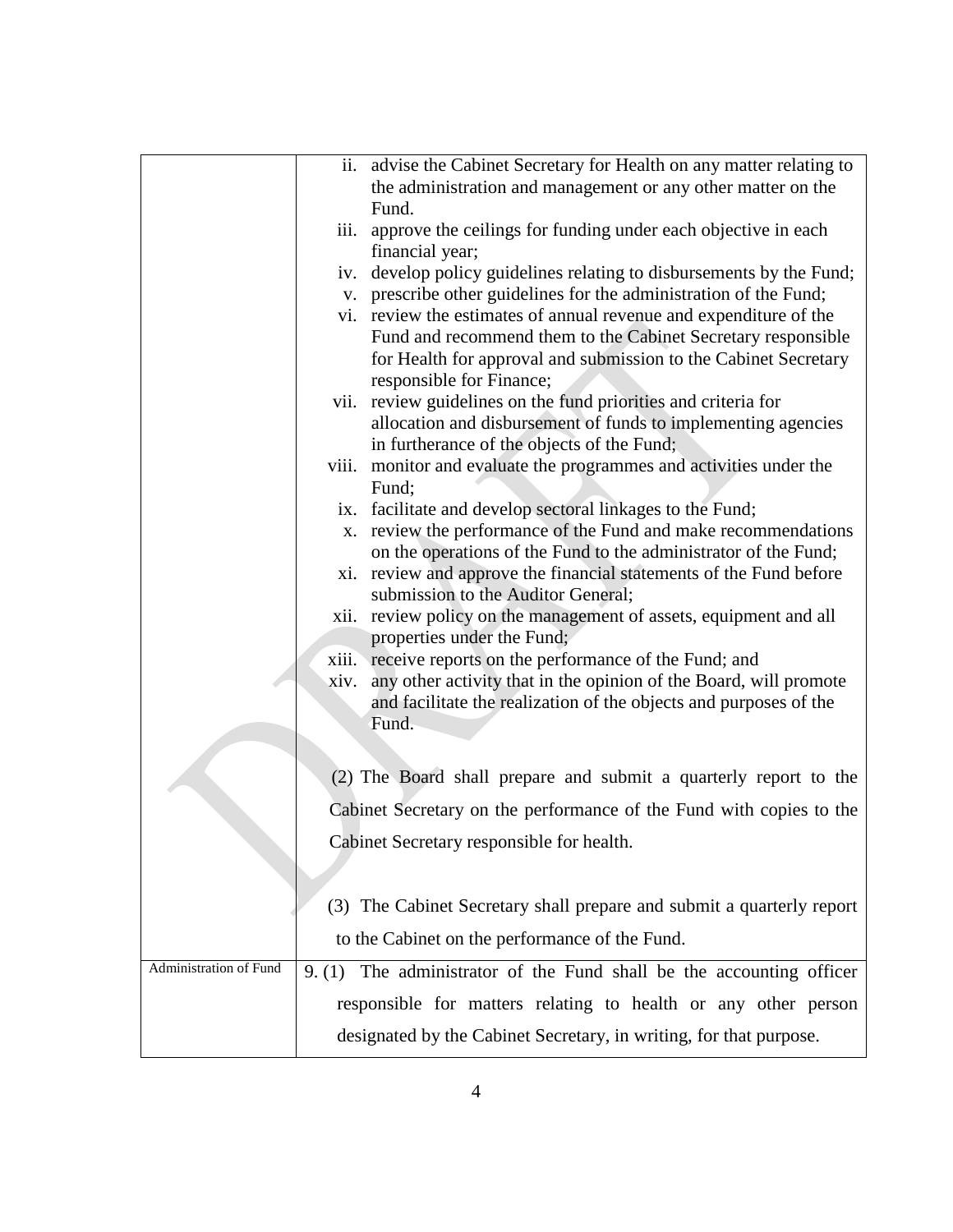|     | (2) The Administrator of the Fund shall —                      |
|-----|----------------------------------------------------------------|
| (a) | open and operate a separate bank account or accounts at the    |
|     | Central Bank of Kenya or a bank to be approved by the Board    |
|     | and the National Treasury in accordance with the Act;          |
| (b) | supervise and control the administration of the Fund in        |
|     | consultation with the Board.                                   |
| (c) | consult with the Board on matters relating<br>to<br>the        |
|     | administration of the Fund;                                    |
|     | (d) With the approval of the Board, disseminate funds for the  |
|     | achievement of the purpose of the Fund                         |
| (e) | cause to be kept proper books of accounts and other books and  |
|     | records relating to all activities and undertakings financed   |
|     | from the Fund;                                                 |
| (f) | prepare, sign and transmit to the Auditor-General, upon the    |
|     | approval by the Board, in respect of each financial year and   |
|     | within three months after the end thereof, a statement of      |
|     | accounts relating to the Fund and submit a copy to the         |
|     | National Treasury and the statements shall be prepared in such |
|     | a manner as the Accounting Standards Board shall prescribe     |
|     | in accordance with the provisions of the Public Finance        |
|     | Management Act (No. 18 of 2012) and Public Audit Act (No.      |
|     | 34 of 2015);                                                   |
| (g) | furnish additional information to the Auditor-General as he or |
|     | she may consider to be proper and sufficient for the purpose   |
|     | of examination and audit by the Auditor-General in             |
|     | accordance with the provisions of the Public Audit Act, 2015   |
|     | (No. 34 of 2015);                                              |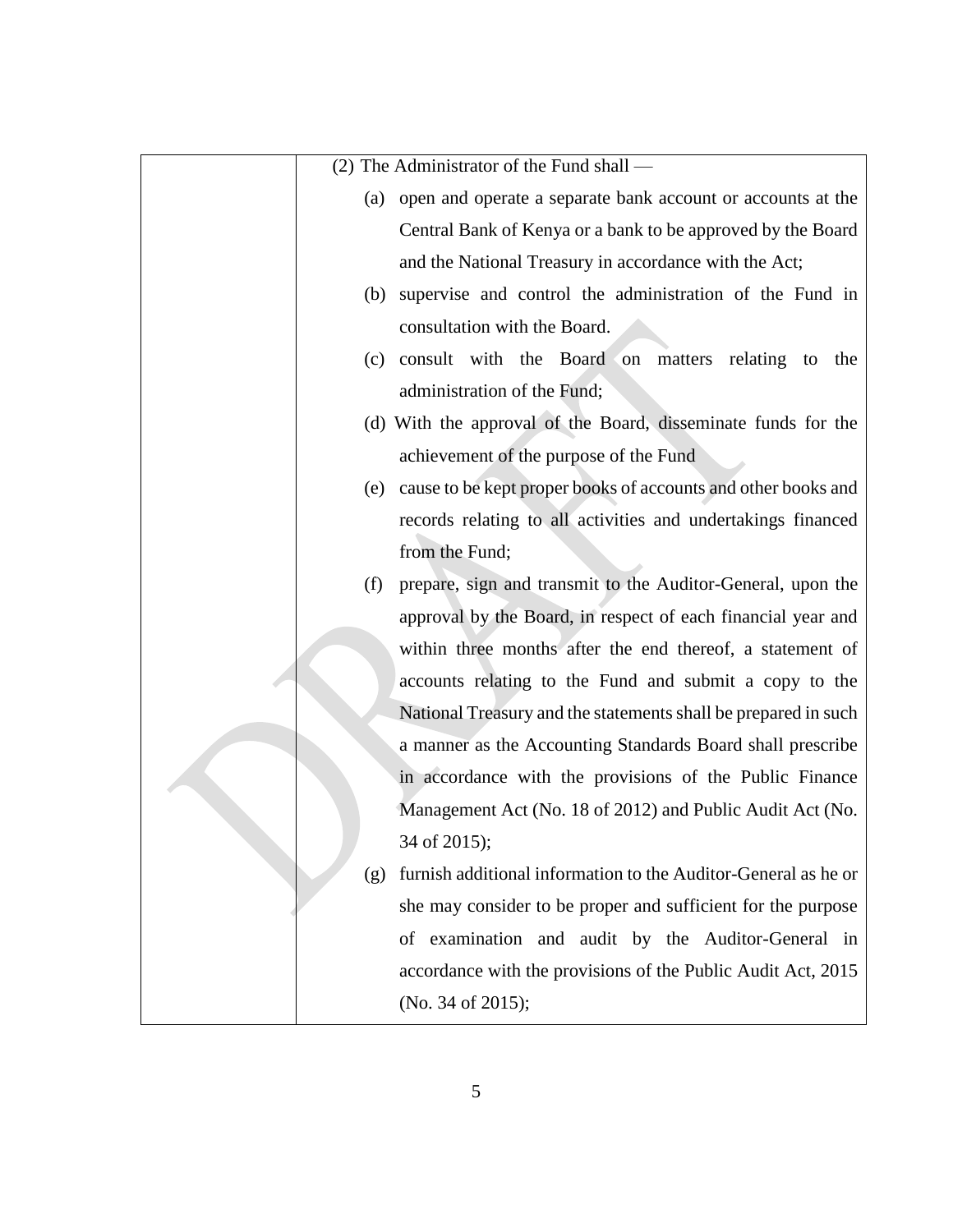|                        | prepare a quarterly report on financial and non-financial<br>(h)          |
|------------------------|---------------------------------------------------------------------------|
|                        | activities of the Fund in accordance with the provisions of the           |
|                        | Public Finance Management Act, 2012 (No. 18 of 2012), and                 |
|                        | as may be prescribed from time to time by the Accounting                  |
|                        | Standards Board and submit the report to the Board for                    |
|                        | approval and subsequent transmission to the National                      |
|                        | Treasury and the Controller of Budget; and                                |
|                        | be the custodian of all the assets, equipment and properties<br>(i)       |
|                        | under the Fund.                                                           |
|                        | (3) Every statement of account shall include details of the balance       |
|                        | between the assets and liabilities of the Fund, and shall indicate the    |
|                        | financial status of the Fund as at the end of the quarter concerned.      |
| Secretariat            | 10. (1) There shall be a secretariat of the Fund which shall consist of a |
|                        | Chief Executive Officer and such other staff as are necessary for the     |
|                        | proper discharge of the functions of the Fund.                            |
|                        | (2) The Chief Executive Officer and other staff of the secretariat shall  |
|                        | be appointed competitively in consultation with the Public Service        |
|                        | Commission.                                                               |
|                        | (3) The Chief Executive Officer shall, subject to the direction of the    |
|                        | Administrator, be responsible for the day-to-day running of the affairs   |
|                        | of the Fund.                                                              |
|                        | (4) Parliament shall appropriate administration expenses not exceeding    |
|                        | three percent of the annual budgetary allocations of the Fund.            |
| Disclosure of Interest | 11. (1) Any person appointed as a member to any of the management         |
|                        | organs under the fund shall have no direct or indirect interest in        |
|                        | tobacco industry and its affiliates                                       |
|                        | (2) If a member is directly or indirectly interested in any contract,     |
|                        | proposed contract or other matter before the Board and is present at a    |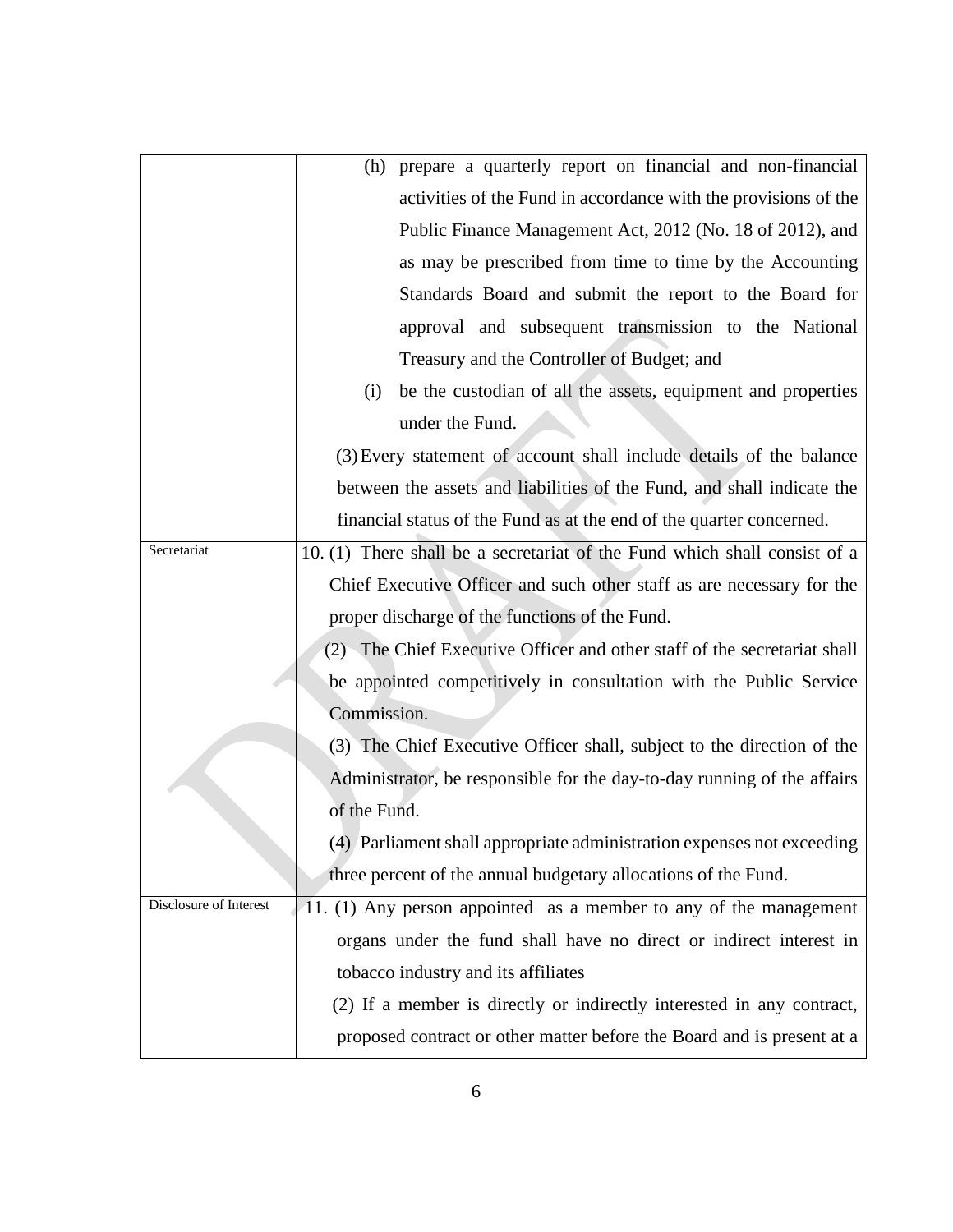|                          | meeting of the Board at which the contract, proposed contract or other     |
|--------------------------|----------------------------------------------------------------------------|
|                          | matter is the subject of consideration, he shall, at the meeting and as    |
|                          | soon as practicable after the commencement thereof, disclose the fact      |
|                          | and shall not take part in the consideration or discussion of, or vote on, |
|                          | any questions with respect to the contract or other matter, or be          |
|                          | counted in the quorum of the meeting during consideration of the           |
|                          | matter: provided that if the majority of the members present are of the    |
|                          | opinion that the experience or expertise of such member is vital to the    |
|                          | deliberations of the meeting, the Board may permit the member to           |
|                          | participate in the deliberations subject to such restrictions as it may    |
|                          | impose.                                                                    |
|                          | $(3)$ A Public Officer having made such disclosure under $9(a)$ and        |
|                          | (b) shall be subject to Section 12 of the Public Officer Ethics Act,       |
|                          | 2003, not under any circumstances-                                         |
|                          | (a) be present during any interactions between the public                  |
|                          | authority and the tobacco industry;                                        |
|                          | (b) be part of the decision making of the public authority                 |
|                          | relating to the tobacco industry;                                          |
|                          | (c) be present during the deliberations of any public authority            |
|                          | for making of that determination; and                                      |
|                          | (d) Influence directly or indirectly any other member, or                  |
|                          | decision making of the Public authority.                                   |
|                          | (4) A person who contravenes this Regulation commits an offence            |
| Meetings of the Board in | 12. The Board shall meet not less than four times in every financial year  |
| relation to the Fund     | and not more than four months shall lapse between the date of one          |
|                          | meeting and the date of the next meeting.                                  |
|                          |                                                                            |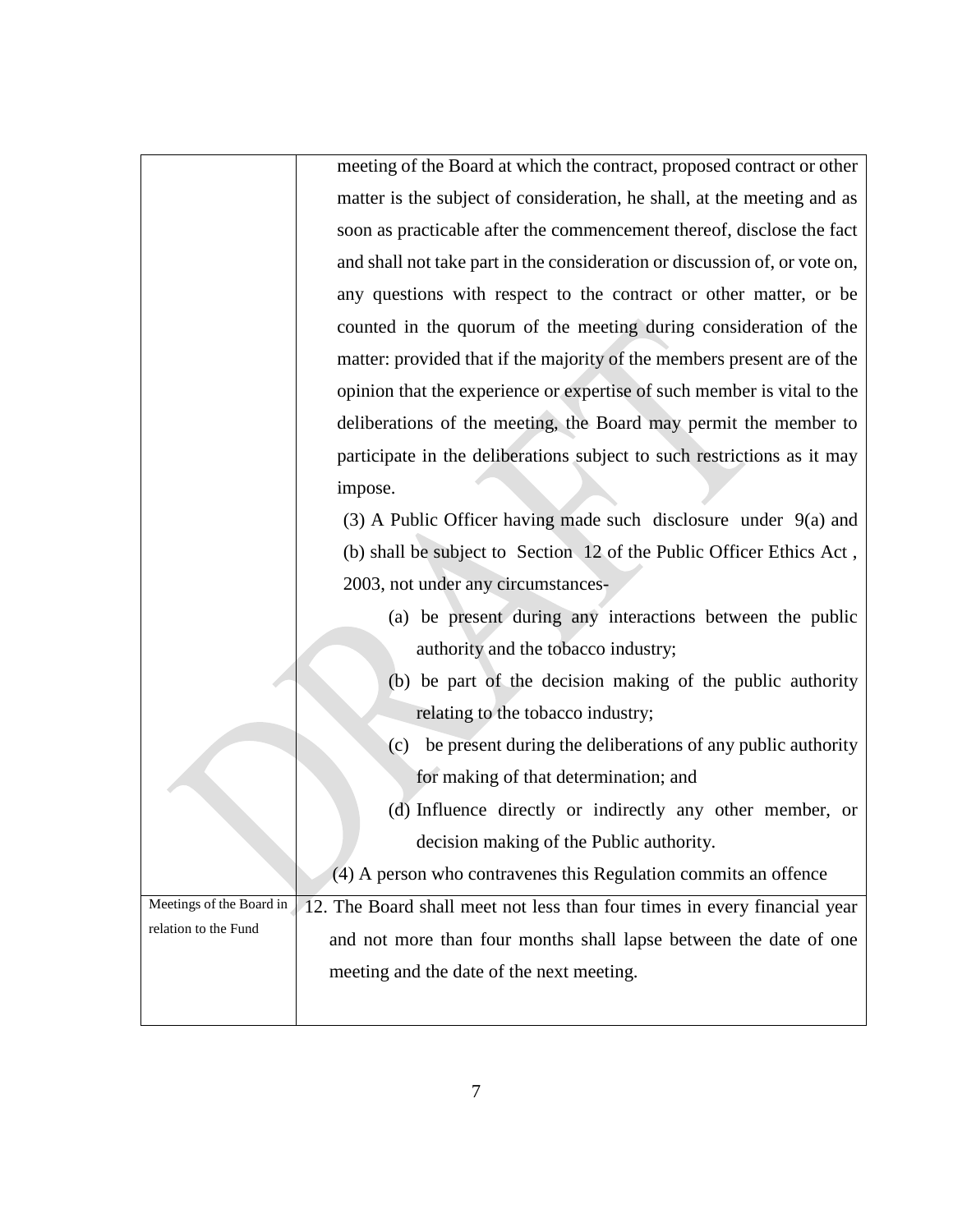| Eligibility<br>Funding | 13.(1) An organization or government implementing agency shall be                                                      |
|------------------------|------------------------------------------------------------------------------------------------------------------------|
| Criteria               | eligible to apply for funding from the Fund if $-$                                                                     |
|                        | (a) in the case of a government implementing agency if the agency $-$                                                  |
|                        | i.<br>Has an annual work program aligned to the strategic plan of                                                      |
|                        | the Fund                                                                                                               |
|                        | ii.<br>Meets any other criteria prescribed by the Board.                                                               |
|                        | (b) in the case of a Non-State Actor if the organization —<br>Is duly registered in Kenya under the relevant law<br>i. |
|                        | ii.<br>Is compliant with laws of Kenya                                                                                 |
|                        | Has its financial statements audited for the last 3years<br>iii.                                                       |
|                        | Has an annual work program aligned to the strategic plan of<br>iv.                                                     |
|                        | the Fund                                                                                                               |
|                        | Meets any other criteria prescribed by the Board.<br>V.                                                                |
|                        | (2) The Fund shall apply to persons who deal with;                                                                     |
|                        | i) research, documentation and dissemination of information on                                                         |
|                        | tobacco and tobacco products;                                                                                          |
|                        | ii) promoting national cessation and rehabilitation programs                                                           |
|                        | iii) tobacco, tobacco products and any other tobacco related                                                           |
|                        | products enforcement                                                                                                   |
|                        | iv) impact of tobacco use                                                                                              |
|                        | v)impact of tobacco growing and                                                                                        |
|                        | vi) any other connected purposes.                                                                                      |
|                        | (3) Despite the provisions of paragraph (2) above, the Fund shall not be                                               |
|                        | eligible to tobacco manufacturers, distributors, importers, growers and                                                |
|                        | their associations or any entity representing them, tobacco industry                                                   |
|                        | lobbyists or persons working to further the agenda of tobacco industry.                                                |
|                        |                                                                                                                        |
| Cost of Administration | 14. (1) A maximum of 3 percent of the Annual Budget of the Fund shall be                                               |
|                        | allocated for administration purposes.                                                                                 |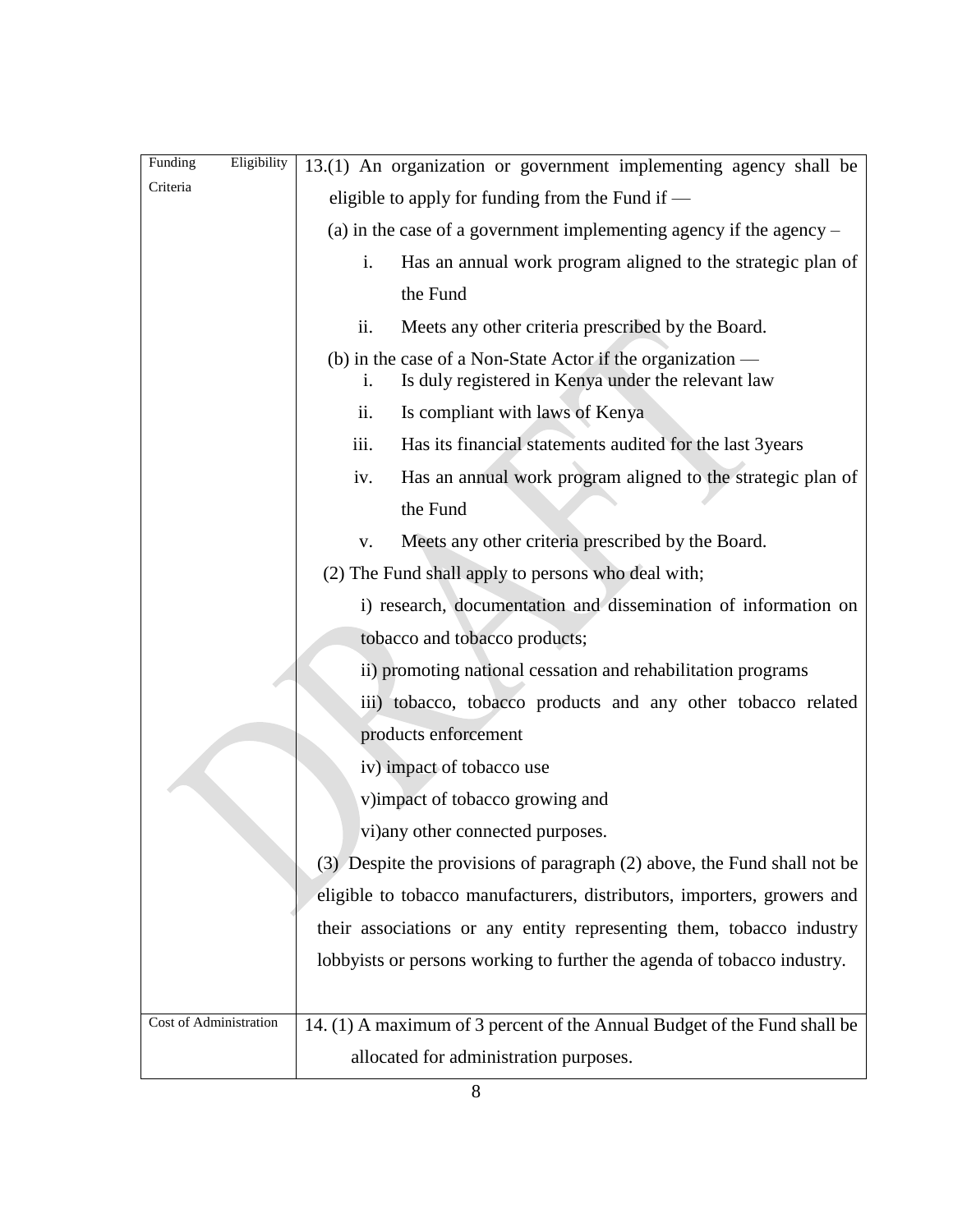|                                           | (2) The monies under this Fund may be disbursed to defray the               |
|-------------------------------------------|-----------------------------------------------------------------------------|
|                                           | expenses in respect of the administration of the Fund.                      |
|                                           | (3) Monies under this Fund shall be disbursed to Tobacco Control            |
|                                           | Board as prescribed by the Cabinet Secretary for Health.                    |
| <b>Investment of Funds</b>                | 15. The administrator may, with the approval of the Board, invest any of    |
|                                           | the monies of the Fund which are not immediately required for its           |
|                                           | purposes in accordance with the provisions of the PFM Act 2012.             |
| Retention of receipts.                    | 16. All receipts, earnings and accruals to the Fund, and the balance of the |
|                                           | Fund at the close of each financial year, shall be retained by the Fund     |
|                                           | for use for the purpose for which the Fund is established.                  |
| Application<br>$_{\mathrm{of}}$           | 17. Subject to the provisions of the Act, existing Government Regulations   |
| Government regulations<br>and procedures. | and Procedures shall apply in the administration of the Fund.               |
| Offences                                  | 18. A person who misappropriates any funds or assets from the Fund, or      |
|                                           | assists or causes any person to misappropriate or apply the Funds           |
|                                           | otherwise than in a manner provided in these Regulations commits an         |
|                                           | offence.                                                                    |
| Winding up of the Fund                    | 19. (1) The winding up of the Fund shall be in accordance with the          |
|                                           | provisions of the Act and the Regulations made on winding up of the         |
|                                           | Fund.                                                                       |
|                                           | (2) The Administrator shall pay any amount remaining in the Fund into       |
|                                           | the National Exchequer Account for the credit of the national               |
|                                           | government.                                                                 |
|                                           | (3) The Cabinet Secretary shall pay any deficit in the Fund from the        |
|                                           | funds of the national government in the National Exchequer Account          |
|                                           | with the approval of the National Assembly.                                 |
|                                           | (4) Assets other than cash of the Fund shall be transferred to the          |
|                                           | accounting officer responsible for matters relating to Environment          |
|                                           | and Forestry.                                                               |
|                                           |                                                                             |